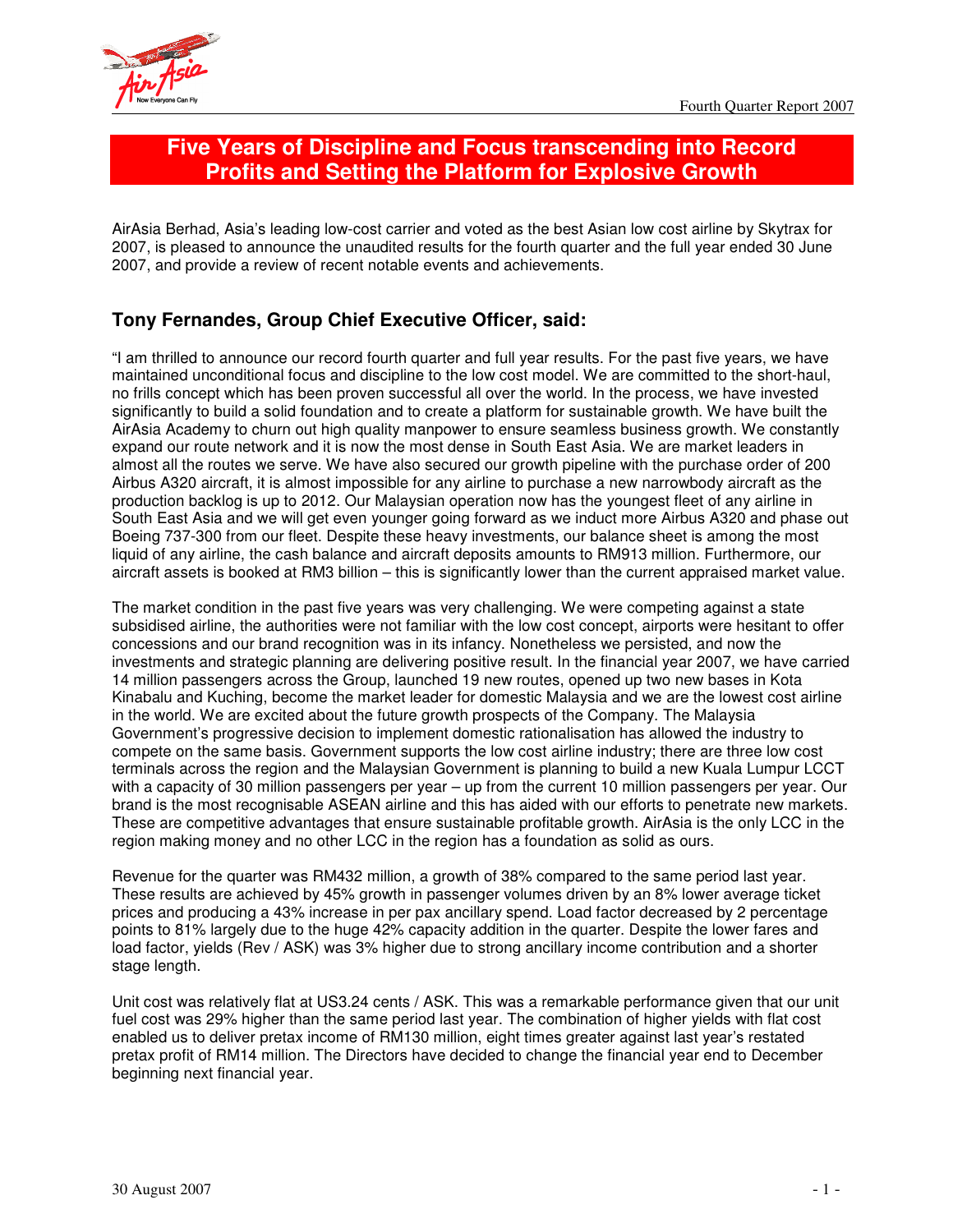



Revenue growth for the full financial year 2007 was at 52%. These results are achieved by robust passenger growth of 53%, higher load factor of 80% and 11% yield growth against last year. Cost was up by 7% primarily due to higher fuel price. Profitability has improved with the increased business scale and higher yield, pretax profit for the financial year was RM278 million with margins of 17%. This represents as growth of 223% from last financial year. The Directors has agreed to change the financial year end to December beginning this 2007.

Thai AirAsia endured a challenging quarter due to the continuing unrest in South Thailand and prevailing political uncertainty. This has subdued the demand for air travel and foreign tourist numbers are lower than expected. Passenger growth for the quarter was 17% with average fares down by 4% reflecting the challenging environment. Thai AirAsia will receive five Airbus A320 aircraft during the year and this will provide significant competitive advantages and operational efficiencies. In the same way we (AirAsia Malaysia) have benefited from the induction of the Airbus A320 aircraft into our fleet, we believe our Thai operations will be able to achieve significant growth, expand market share, boost yields and reduce cost. On a positive note, our Thai AirAsia management has successfully bought out Asia Aviation for THB1 billion. This is a big move as it signals the management's confidence and removes the foreign shareholder overhang issue that has been consuming much of the management's time. Furthermore, the Government has announced a date for the general election (23 December) and this should resolve the political situation.

Indonesia AirAsia experienced a difficult quarter due to a series of unscheduled aircraft maintenance. Indonesia AirAsia posted a loss as a result of increased cost of maintenance and repair, compensation for cancelled and delayed flights. We will add seven aircraft to Indonesia for the financial year 2008 including a full standby unit. This should significantly improve Indonesia's operational reliability. We remain confident with the prospects in Indonesia, the demand for our service is strong and our brand is exceptionally popular.

We thank the Government's decision to lower passenger service charges (PSC) for passengers using the low cost terminals of Kuala Lumpur and Kota Kinabalu. This is a well thought out decision as the lower charges are reflective of the very basic amenities provided at the low cost terminal. The savings enjoyed by our guest will only lure them to fly more often and entice new first time fliers. Now, the final piece of the jigsaw puzzle is to attain lower airport and landing charges. We are in extended stage of negotiation with the Government and Malaysian airports to device a scheme that rewards airlines that brings significant passenger traffic into the country.

We take pride in being referred to as the 'People's Airline' and constantly explore ways to enhance our services. We have recently introduced web check-in and self-check-in kiosk to make it more convenient and flexible for our guests. Our new Airbus A320 aircraft provides greater comfort and superior reliability that is unmatched by our competitors. Thanks to these initiatives and the Airbus A320 aircraft, our on-time performance year-to-date has improved to 84%.

AirAsia was voted as the best low cost airline in Asia 2007 by Skytrax Research of London, the world's most popular, independent travel forum and air travel information web site. We are delighted to receive this accolade and credit goes to all our dedicated and hardworking people in their pursuit to provide the best services to our guests."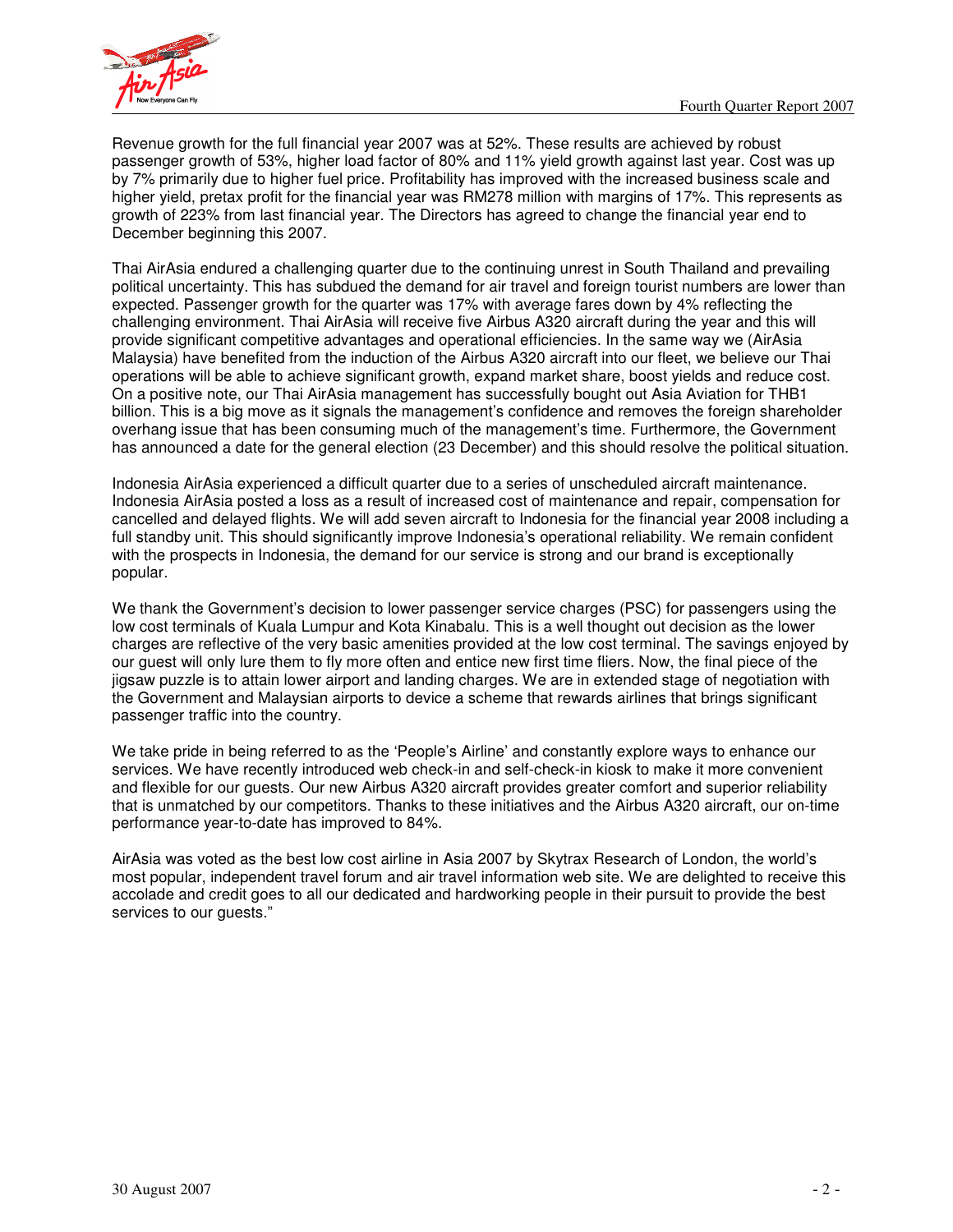

| <b>Quarter Ended: 30 June</b><br><b>RM'000</b> | Q4 2007  | Q4 2006<br>(restated) | Q4 2007<br>vs. Q4 2006 |
|------------------------------------------------|----------|-----------------------|------------------------|
|                                                |          |                       |                        |
| <b>Ticket Sales</b>                            | 400,726  | 298,568               | 34%                    |
| Ancillary Income                               | 31,428   | 15,157                | 107%                   |
| Revenue                                        | 432,154  | 313,725               | 38%                    |
|                                                |          |                       |                        |
| <b>EBITDAR</b>                                 | 164,856  | 73,199                | 125%                   |
| <b>EBIT</b>                                    | 123,530  | 36,042                | 243%                   |
| Pretax profit                                  | 130,365  | 13,893                | 838%                   |
| Net Income (including deferred tax)            | 185,050  | 130,769               | 42%                    |
|                                                |          |                       |                        |
| <b>EBITDAR Margin</b>                          | 38.1%    | 23.3%                 | 14.8 ppt               |
| Pretax profit Margin                           | $30.2\%$ | $4.4\%$               | 25.7 ppt               |
| Net Income Margin                              | 42.8%    | 41.7%                 | $1.1$ ppt              |

## **Summary of Fourth quarter 2007 unaudited Financial Results – AirAsia Malaysia**

## **Summary of Fourth quarter 2007 Operating Results – AirAsia Malaysia**

| <b>Quarter Ended: 30 June</b> | Q4 2007   | Q4 2006<br>(restated) | Q4 2007<br>vs. Q4 2006 |
|-------------------------------|-----------|-----------------------|------------------------|
|                               |           |                       |                        |
| Passengers Carried            | 2,359,553 | 1,623,130             | 45%                    |
| ASK (million)                 | 3402      | 2388                  | 42%                    |
| RPK (million)                 | 2745      | 1979                  | 39%                    |
| Average Fare (RM)             | 170       | 184                   | $-8%$                  |
| Rev / ASK (US cents)          | 3.70      | 3.60                  | 3%                     |
| Cost / ASK (US cents)         | 3.24      | 3.22                  | $1\%$                  |
| Cost / ASK-ex fuel (US cents) | 1.67      | 1.86                  | $-10%$                 |
| Load Factor                   | 80.7%     | 82.9%                 | $-2$ ppt               |
| Aircraft (average)            | 28.6      | 24.8                  | 15%                    |
| Aircraft (end of period)      | 34        | 26                    | 31%                    |

## **Fourth Quarter Review:**

Total revenue for the quarter rose by 38% to RM432 million compared to RM314 million for the same period last year. Ticket sales grew by 34% to RM401 million as passenger numbers rose by 45%. Average fares were down by 8% and load factor decreased by 2 points to 81% due to an aggressive 42% capacity addition. Ancillary income more than doubled to RM31 million, the per capita ancillary spend has increased by 43% to RM13.3 / pax and represents 7.3% of revenues, up from 4.8% a year ago. This performance reflects the increased service penetration and the success of our new product offerings. Despite the lower average fares and load factor, yields were 3% higher due to the shorter stage length and firmer Ringgit against the US\$ Dollar.

Unit cost was up by 1% primarily due to higher fuel prices. Excluding fuel, cost has improved by 10% year on year due to the increased number of Airbus A320 aircraft in the fleet. Pretax profit grew by 838% to RM130 million as compared to last year's restated pretax profit of RM14 million. Pretax profit was boosted by sales of 19 interest rate swaps for RM73 million. The yield expansion and sales of the interest rate swaps have expanded profit margins; EBITDAR margin was 38% as compared to 23% last year and pretax profit margin increased to 30% against 4% last year.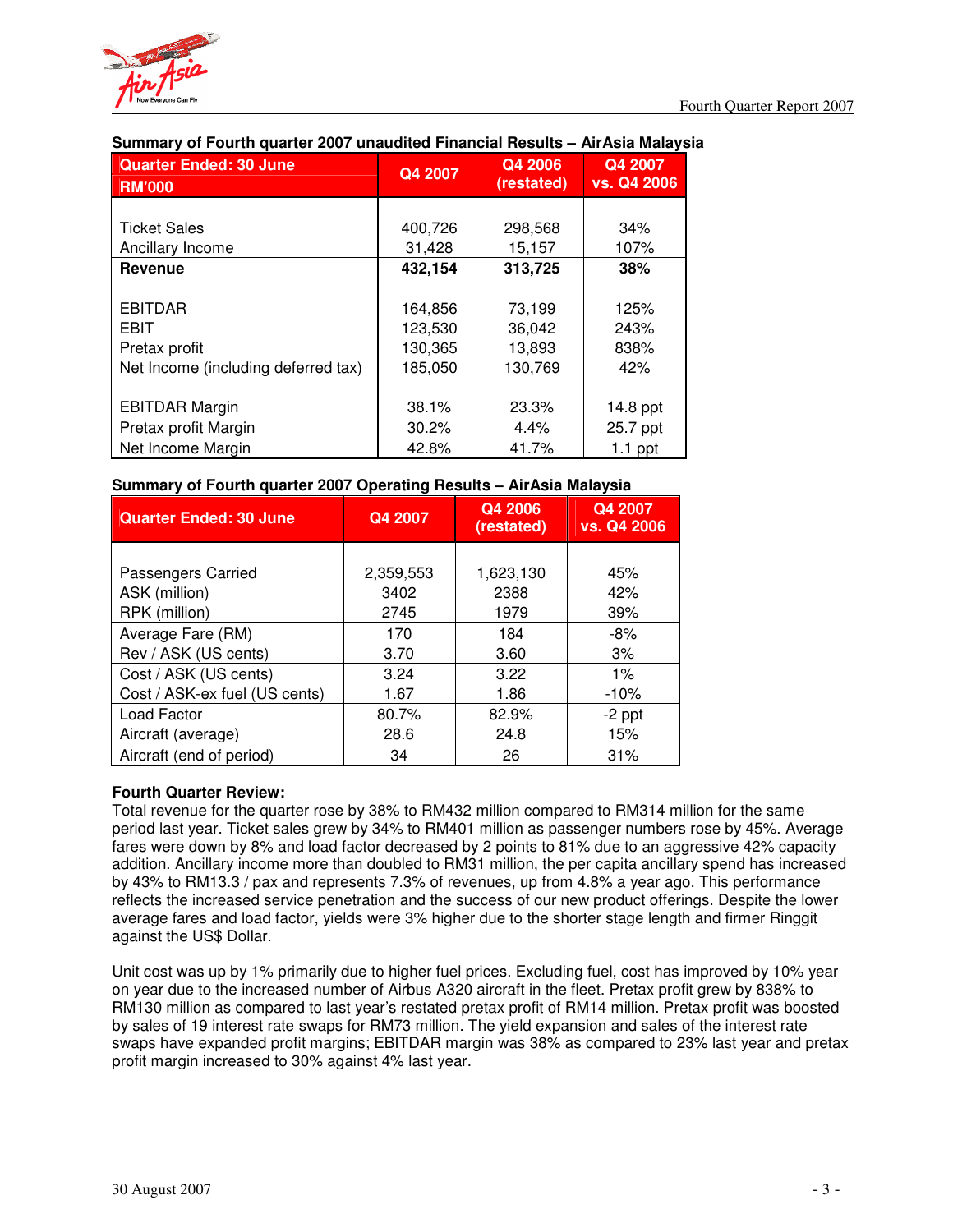



# **The quarter's key highlights are outlined below:-**

## *Customer Service Enrichment – always thinking of you*

We are pleased to introduce the innovative web check-in and self check-in kiosk for the convenience of our guests. These technology driven initiatives offers our guests greater flexibility and hassle free check-in.

### *Unit Cost – second to none cost control discipline*

Unit cost has increased slightly by 1% to US3.24 cents / ASK despite our fuel prices being 29% higher than the same period last year. The Airbus A320 aircraft has offset some of the impact of higher fuel prices; the fleet fuel consumption rate has improved by 9% from last year. The Company's investment in technology has also yielded positive results; the web check-in and self check-in systems has reduced the number of boarding related delays.

## *Lower PSC – major impetus for low cost travel*

| <b>Passenger Service Charges (RM)</b> | <b>Old PSC</b> | <b>New PSC</b> | <b>Discounts Received</b> |
|---------------------------------------|----------------|----------------|---------------------------|
| Domestic                              |                |                | RM3 / 33%                 |
| International                         | 41             | 25             | RM16 / 39%                |

The Malaysian Government has announced for a lower PSC for passengers using the low cost terminals of Kuala Lumpur and Kota Kinabalu. LCCT passengers will enjoy savings of RM16 for international flights and RM3 for domestic flights respectively. These new rates commenced on 1 June 2007.

## *English Premier League sponsorship – leveraging our brand with the most popular football league*

AirAsia is now an official sponsor for English Premier League. The AirAsia brand will be featured on the referee's uniform for the entire 2007/2008 football season. This is a major milestone for the Group as it projects our brand globally. English Premier League is immensely coveted and is the most watched football league in the world. This will boost our efforts with Manchester United and AT&T Williams Formula 1 team to develop AirAsia as a truly global brand.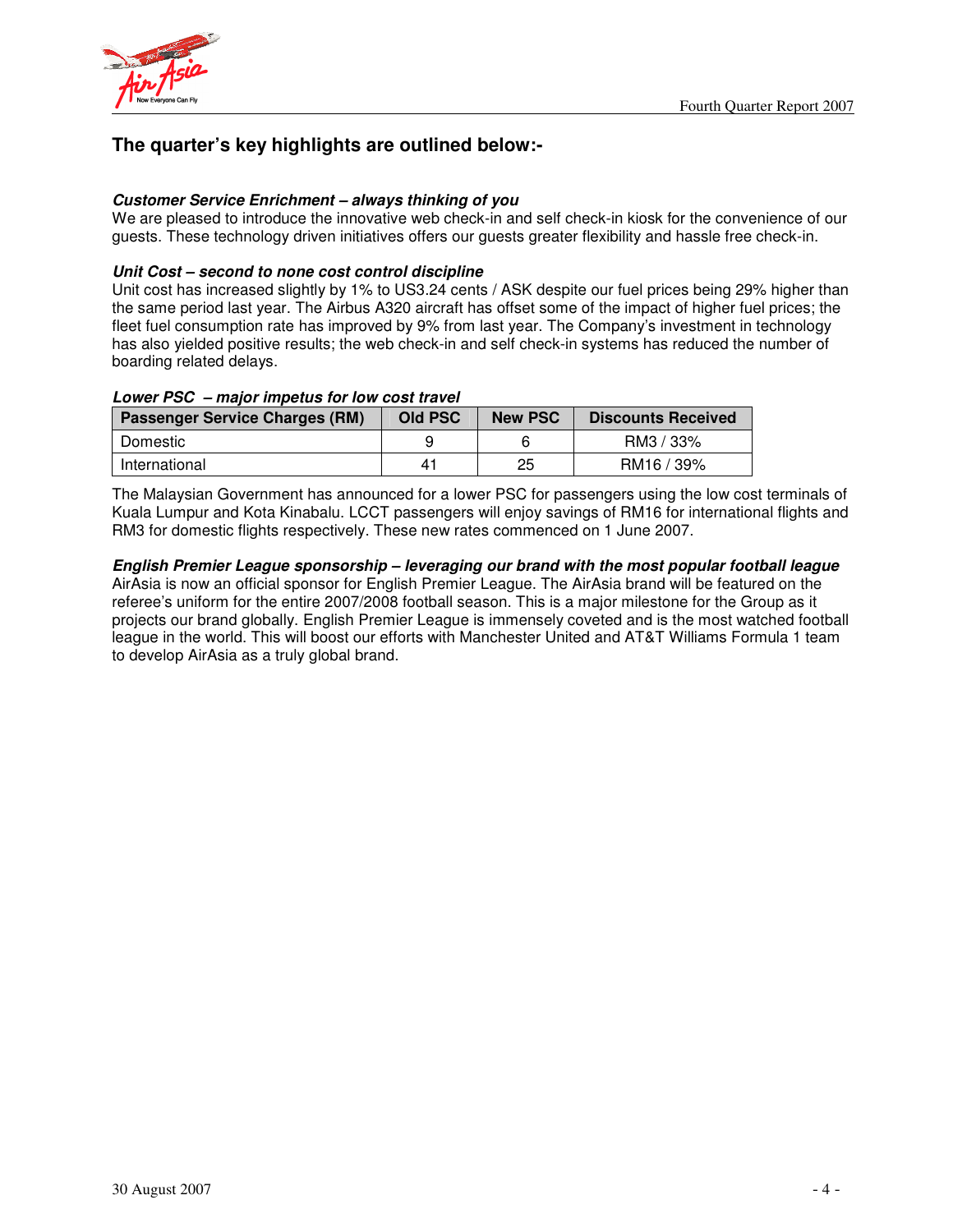

## **Summary of FY2007 unaudited Financial Results**

| 12-months Ended: 30 June<br><b>RM '000</b>                                                   | <b>FY2007</b>                            | <b>FY2006</b><br>(restated)             | <b>FY2007 vs.</b><br><b>FY2006</b> |
|----------------------------------------------------------------------------------------------|------------------------------------------|-----------------------------------------|------------------------------------|
| <b>Ticket Sales</b>                                                                          | 1,494,115                                | 996,470                                 | 50%                                |
| Ancillary Income                                                                             | 109,146                                  | 61,637                                  | 77%                                |
| Revenue                                                                                      | 1,603,261                                | 1,058,107                               | 52%                                |
| <b>EBITDAR</b><br><b>EBIT</b><br>Pretax profit<br>Net Income (including deferred tax assets) | 490,026<br>280,593<br>278,048<br>498,057 | 253,926<br>117,620<br>86,174<br>201,702 | 93%<br>139%<br>223%<br>147%        |
| <b>EBITDAR Margin</b><br>Pretax profit Margin                                                | 30.6%<br>17.3%                           | 24.0%<br>8.1%                           | 6.6 ppt<br>9.2 ppt                 |
| Net Income Margin                                                                            | 31.1%                                    | 19.1%                                   | $12.0$ ppt                         |

## **Summary of FY2007 Operating Results**

| <b>12-months Ended: 30 June</b> | <b>FY2007</b> | <b>FY2006</b><br>(restated) | <b>FY2007 vs.</b><br><b>FY2006</b> |
|---------------------------------|---------------|-----------------------------|------------------------------------|
|                                 |               |                             |                                    |
| <b>Passengers Carried</b>       | 8,737,939     | 5,719,411                   | 53%                                |
| ASK (million)                   | 12,391        | 8,646                       | 43%                                |
| RPK (million)                   | 9,863         | 6,702                       | 47%                                |
| Average Fare (RM)               | 171           | 174                         | $-2%$                              |
| Rev / ASK (US cents)            | 3.64          | 3.29                        | 11%                                |
| Cost / ASK (US cents)           | 3.16          | 2.95                        | 7%                                 |
| Cost / ASK-ex fuel (US cents)   | 1.57          | 1.63                        | $-4\%$                             |
| Load Factor                     | 79.6%         | 77.5%                       | $2.1$ ppt                          |
| Aircraft (average)              | 27.1          | 20.5                        | 32%                                |

## **Full Year Review:**

The revenue for the year rose by 52% to RM1,603 million as compared to RM1,058 million for the same period last year. Ticket sales increased by 50% to RM1,494 million due to a 53% increase in traffic reflecting increased passenger numbers on existing routes and the successful launch of our new routes and bases. Load factor improved by 2.1 percentage point improvement to 79.6% due to robust demand and better capacity management. Average fare was lower by 2% due to a 6% shorter stage length. Ancillary income grew by 77% over the period, the per capita spend has increased by 16% to RM12.5 / pax and represents 6.8% of revenues, up from 5.8% a year ago. Overall, yields have improved by 11%.

Cost / ASK was up by 7% as a result of higher fuel price. Cost excluding fuel has improved by 4% thanks to the cost efficient Airbus A320 aircraft, savings from the low cost terminals and productivity gains. Profitability has improved with the increased scale, EBITDAR was 93% higher at RM490 million and pretax profit grew by 223% to RM278 million with margins of 17%.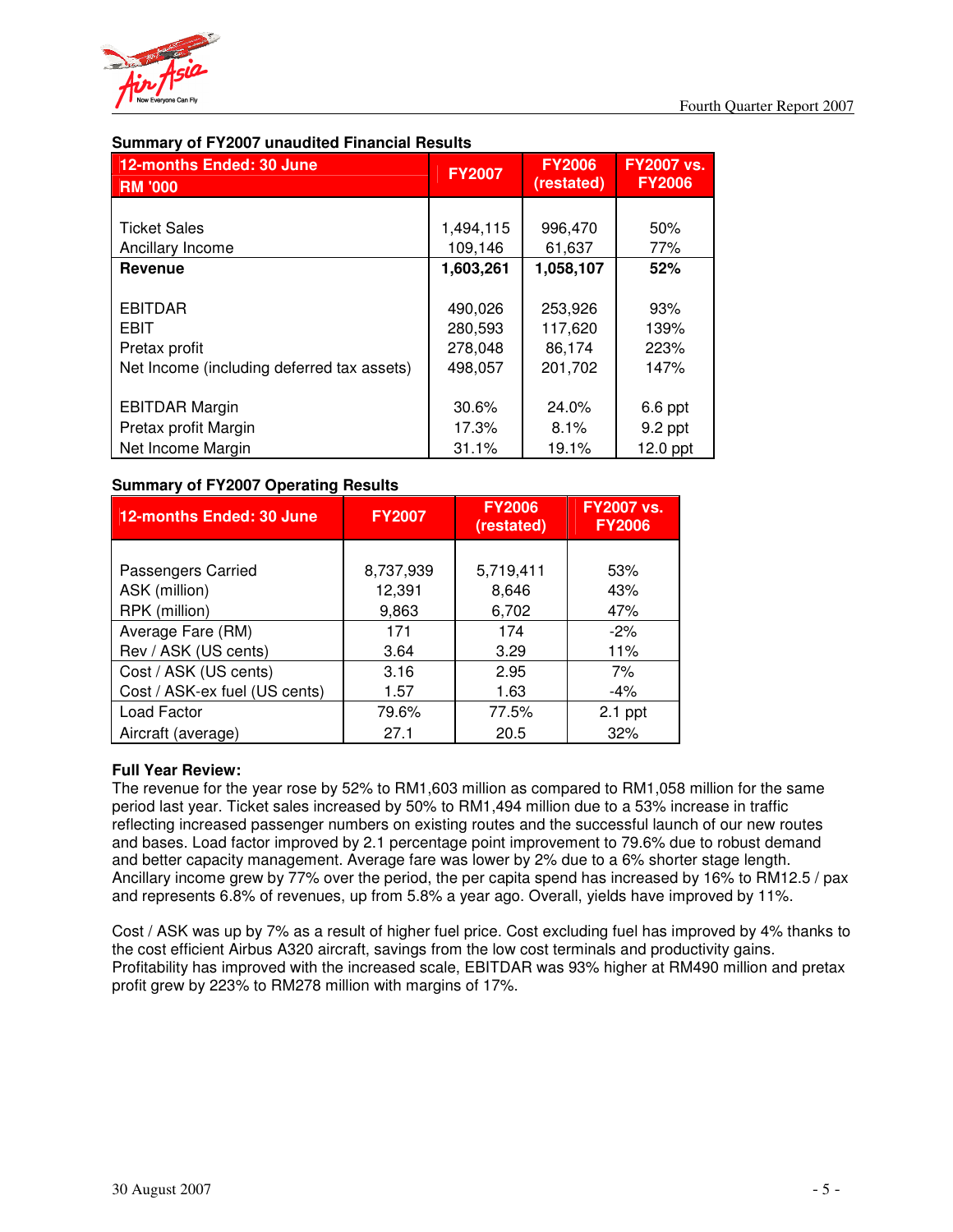

# **Financial Review and Outlook for FY2008**

### *Fleet Growth – poised for continued growth*

The Group will have a net addition of 18 aircraft in its fleet for the financial year 2008. We will take delivery of 23 Airbus A320 aircraft and return five Boeing 737-300 as the leases expire. Financial year 2008 will be a milestone as our Malaysian operations will have the youngest fleet in Asia with an average aircraft age of less than a year.

The preliminary aircraft deployment schedule for the Group is listed below. Take note that this schedule is subject to change depending on the market demand and operational requirements.

| <b>Aircraft Deployment Schedule</b> | <b>Quarter 1</b> | <b>Quarter 2</b> | <b>Quarter 3</b> | <b>Quarter 4</b> |
|-------------------------------------|------------------|------------------|------------------|------------------|
| <b>Malaysia</b>                     | 37               | 38               | 38               | 41               |
| <b>Thailand</b>                     | 14               | 15               | 16               |                  |
| <b>Indonesia</b>                    | 9                | 12               | 13               | 14               |
| <b>Total Airbus A320</b>            | 27               | 33               | 39               | 44               |
| Total Boeing 737-300                | 33               | 32               | 31               | 28               |
| <b>Total Aircraft</b>               | 60               | 65               | 70               | 72               |

### *Route Network – linking China together with ASEAN*

We plan to launch between 12 to 15 new routes for financial year 2008 and this will further enhance our route network. Thus far, we have launched four routes since July and the reception to these new routes has been positive. Kuala Lumpur to Shenzhen (launched 16 July) is the best performing start-up route in AirAsia's history and we will add an additional frequency in October. China is the core focus for new routes this year as we belief the demand for our services is robust and we have developed our distribution channel to cater to the Chinese markets. We target to launch flights to Guilin, Haikou and Hong Kong. In addition, we plan to cross link our existing Chinese destinations (Macau, Shenzhen, Xiamen) to our Johor Bahru and Kota Kinabalu bases.

#### *Cost – relentless pursuit to lower cost*

The addition of Airbus A320 aircraft will help to lower operating cost and reduce per seat fuel consumption rate by at least 5% in the financial year 2008. The low cost terminal in Kuala Lumpur and Kota Kinabalu are delivering substantial savings as it is more efficient and lowers our headcount requirements. We are still in negotiations with Malaysian Airports Berhad to develop a new structure to lower airport charges. Our plight has been escalated to the Government and we are confident that a resolution will be announced soon. The continued strengthening of the Malaysian Ringgit against the US Dollar is helping with our efforts to lower cost as we are a net beneficiary of a stronger Ringgit. On a net basis, we believe these developments will drive down ex-fuel cost items by 1% to 3%.

#### *Jet Fuel – managing the volatility*

We managed to hedge 35% of our jet fuel requirements for the first half of the financial year. The fuel hedge is providing us with a USD\$10 / barrel discount to the market. We continue to look for opportunities for the unhedged portion and extend our hedges further. We have also taken positions to protect risk on the downside with a put spread options.

#### *Associates – geared for profitable growth*

We remain very bullish with our associates and believe the current operational pressure is a temporary blip. Thailand is the springboard to China and a tourist haven. Indonesia is a continent by itself with over 240 million people and 17 thousand islands. Overall, our joint-venture have significant competitive advantages; the brand recognition is very strong, the product is superior and the route network is unmatched by any competitor. There is much interest to setup a joint ventures in other countries and we are exploring the